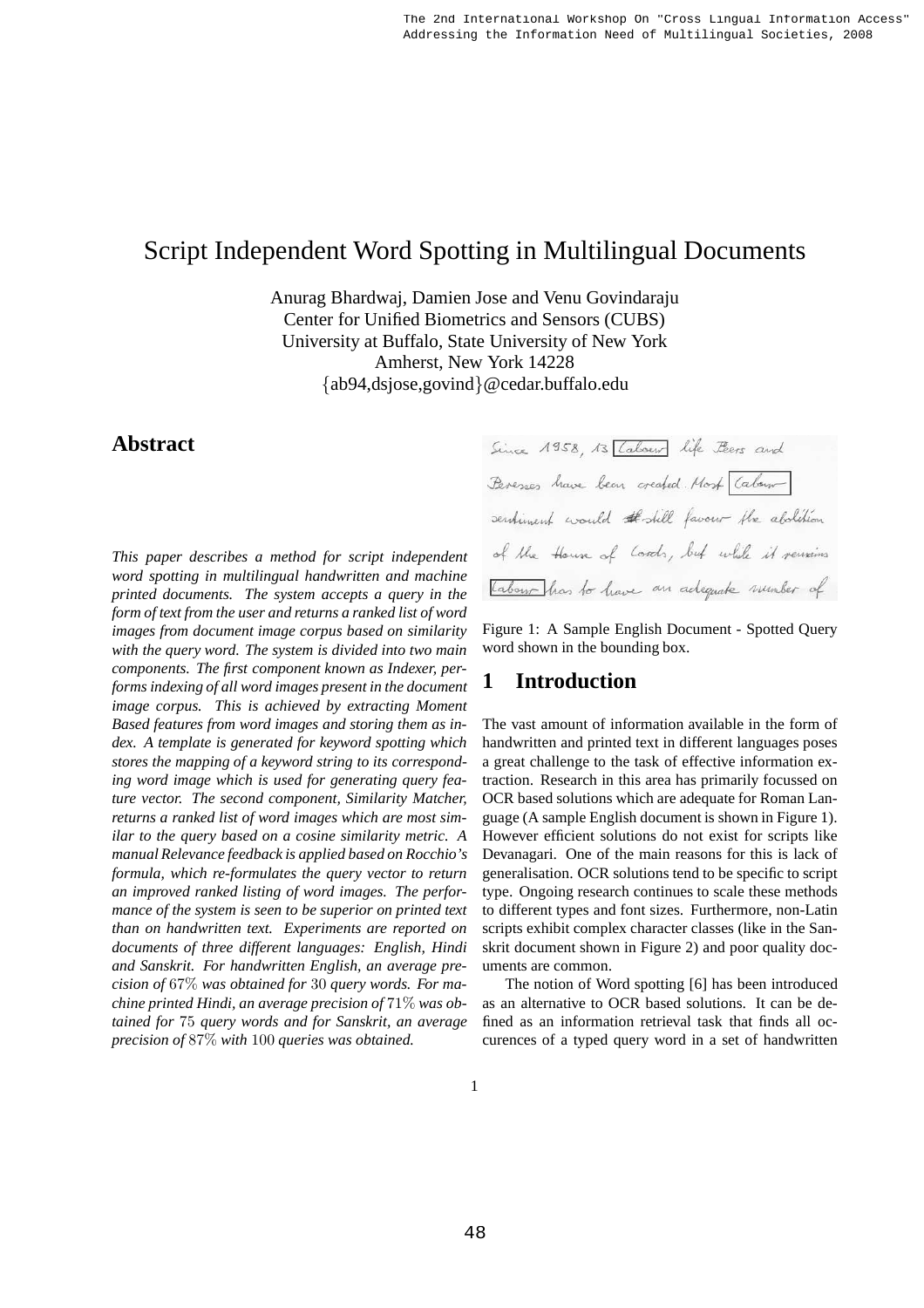# आत्मसंज्ञः शिवः शुद्ध एक एवाद्वयः सदा । ब्रह्मरूपतया ब्रह्म केवलं प्रतिभासते ॥ १ ॥ जगद्रूपतयाप्येतद्वद्गद्गैव <u>प्रतिभासते</u> । विद्याविद्यादिभेदेन भावाभावादिभेदतः ॥ २॥ गरुशिष्यादिभेदेन ब्रह्मैद|प्रतिभासते |। , ब्रह्मैव केवलं शुद्धं विद्यते तत्त्वदर्शने ॥ ३॥

Figure 2: A Sample Sanskrit Document - Spotted Query word shown in the bounding box.

or machine printed documents. While spotting words in English has been explored [3, 5, 4, 7, 11], generalising these approaches to multiple scripts is still an ongoing research task. Harish et.al [1] describe a 'Gradient, Structural, Concavity' (GSC) based feature set for word spotting in multiple scripts. However, they do not report the average precision rate for all queries in their experimental results which makes it difficult to estimate the performance of their methodology.

One important factor in finding a script independent solution to word spotting is use of image based features which are invariant to script type, image scale and translations. This paper proposes the use of moment based features for spotting word images in different scripts. We describe a moment-function based feature extraction scheme and use the standard vector space model to represent the word images. Similarity between the query feature vector and the indexed feature set is computed using a cosine similarity metric. We also apply the Rocchio formula based Manual Relevance feedback to improve the ranking of results obtained. We evaluate the performance of our system by conducting experiments on document images of three different scripts: English, Hindi and Sanskrit.

The organization of the rest of the paper is as follows: Section 2 describes the previous work. Section 3 describes the theory of moment functions. Section 4 describes indexing word images and feature extraction. Section 5 describes the Similarity Matching and Relevance Feedback method applied to re-rank results. Section 6 describes the experiments and results. Future work and conclusions are outlined in Section 7.

## **2 Previous Work**

Spotting words in English has recently received considerable attention. Manmatha et al. [7], have proposed a combination of feature sets well suited for this application. For finding similarity between a query word image and the document word image, Dynamic Time warping [8] is commonly used. Although the approach has been promising with English handwritten documents, it does not generalise well across scripts. For eg., presence of Shirorekha in Devanagari script (an example shown in Figure 3) renders most of the profile based features ineffective. Also, DTW based approaches are slow. Approaches which use a filter based feature set [2], are efficient with uniform font size and type but are not able to handle font variations and translations.

Harish et al. [1] use a Gradient, Structural and Concavity (GSC) feature set which measures the image characteristics at local, intermediate and large scales. Features are extracted using a 4x8 sampling window to gather information locally. Since character segmentation points are not perfectly located, local information about stroke orientation and image gradient is not sufficient to characterize the change in font scale and type. Moreover, presence of noise in small regions of the word image lead to inconsistency in the overall feature extraction process. The performance of their approach is presented in terms of percentage of the number of times the correct match was returned, which does not capture the recall rate of system. For English word spotting, their results do not state the size of the dataset and precision recall values have been reported for only 4 query words. For Sanskrit word spotting, the total number of query words is not mentioned which makes understanding of precision recall curve difficult. A comparison of their results against our proposed method is presented in section 6.

# **3 Moment Functions**

Moments and functions of moments have been previously used to achieve an invariant representation of a twodimensional image pattern [9]. Geometrical moments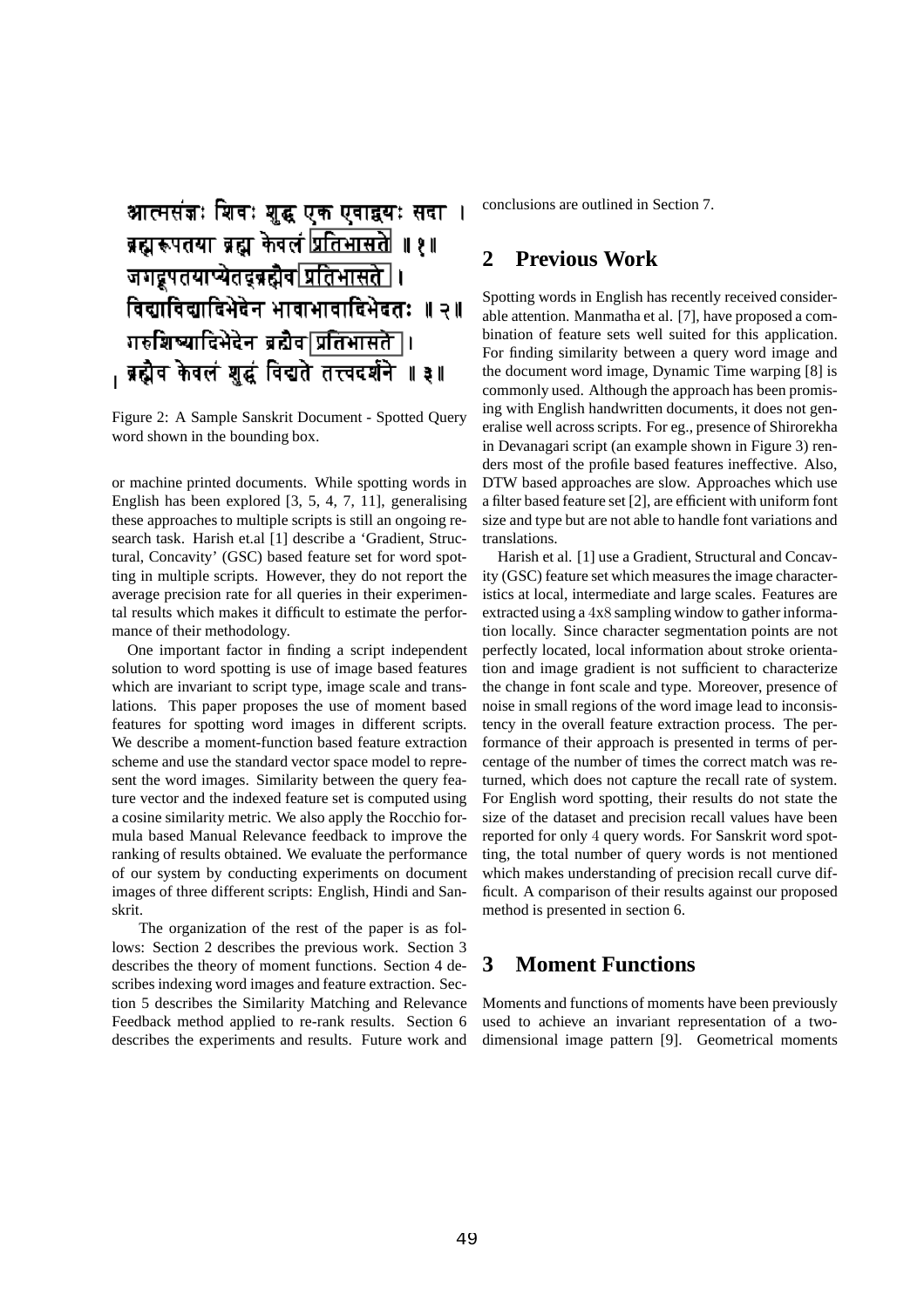अरे, मै तो गदाय के हाथों के बारे में बोलना ही भूल गया। गदाय अपने नाजुक हाथों से संपूर्ण जगत की ्<br>कलाओं को वास्तविकता से घोलकर सृजन करता था। मृण्मय को चिन्मय बनाने की प्रक्रिया में न जाने कितने देवी-देवता उसके हाथों में साकार हुए होंगे। मुझे अच्छी

Figure 3: A Sample Hindi Document - Spotted Query words shown in the bounding box.

[9] have the desirable property of being invariant under the image translation, scale and stretching and squeezing in either  $X$  or  $Y$  direction. Mathematically, such affine transformations are of the form of  $X^* = aX + b$ , and  $Y^* = cY + d$  [10]. Geometrical Moments (GM) of order  $(p+q)$  for a continuous image function  $f(x, y)$  are defined as :

$$
M_{pq} = \int_{-\infty}^{\infty} \int_{-\infty}^{\infty} x^p y^q f(x, y) \, dx \, dy \tag{1}
$$

where  $p, q = 0, 1, 2, ..., \infty$ . The above definition has the form of the projection of the function  $f(x, y)$  onto the mononomial  $x^p y^q$ . In our case, where the function  $f(x, y)$  has only two possible values of 0 and 1, the equation 1 reduces to :

$$
M_{pq} = \sum_{X} \sum_{Y} x^p y^q f(x, y) \tag{2}
$$

where X and Y represent  $x, y$  coordinates of the image. The center of gravity of the image has the coordinates :

$$
\bar{x} = \frac{M_{10}}{M_{00}}, \bar{y} = \frac{M_{01}}{M_{00}},
$$
\n(3)

If we refer to the center of gravity as origin, we obtain :

$$
\bar{M}_{pq} = \sum_{X} \sum_{Y} (x - \bar{x})^p (y - \bar{y})^q f(x, y) \tag{4}
$$

These moments are also referred to as Central Moments and can be expressed as a linear combination of  $M_{jk}$ and the moments of lower order. The variances of the moment are defined as :

$$
\sigma_x = \sqrt{\frac{\bar{M}_{20}}{M_{00}}}, \sigma_y = \sqrt{\frac{\bar{M}_{02}}{M_{00}}},
$$
\n(5)



Figure 4: Average Precision curve Vs Moment Order for a Hindi Image Subset.

They are used to normalise the coordinates by setting:

$$
x^* = \frac{(x - \bar{x})}{\sigma_x}, y^* = \frac{(y - \bar{y})}{\sigma_y},
$$
 (6)

Using the normalised values of coordinates as obtained in equation 6 , the moment equation is as follows :

$$
m_{pq} = \frac{\sum_{X} \sum_{Y} (x^*)^p (y^*)^q f(x, y)}{M_{00}} \tag{7}
$$

which is invariant under image translation and scale transformations.

### **4 Feature Extraction and Indexing**

Feature extraction is preceeded by preprocessing of documents prior to computing moment based functions. Firstly, the Horizontal Profile feature of the document image is used to segment into line images. Thereafter, Vertical Profile features of each line image is used to extract individual word images. The word images are normalised to equal height and width of 256 pixels.

Using equation 7, moments up to the 7th order are extracted from the normalised word images. A feature vector consisting of 30 moment values obtained is constructed for each word image and stored in the main in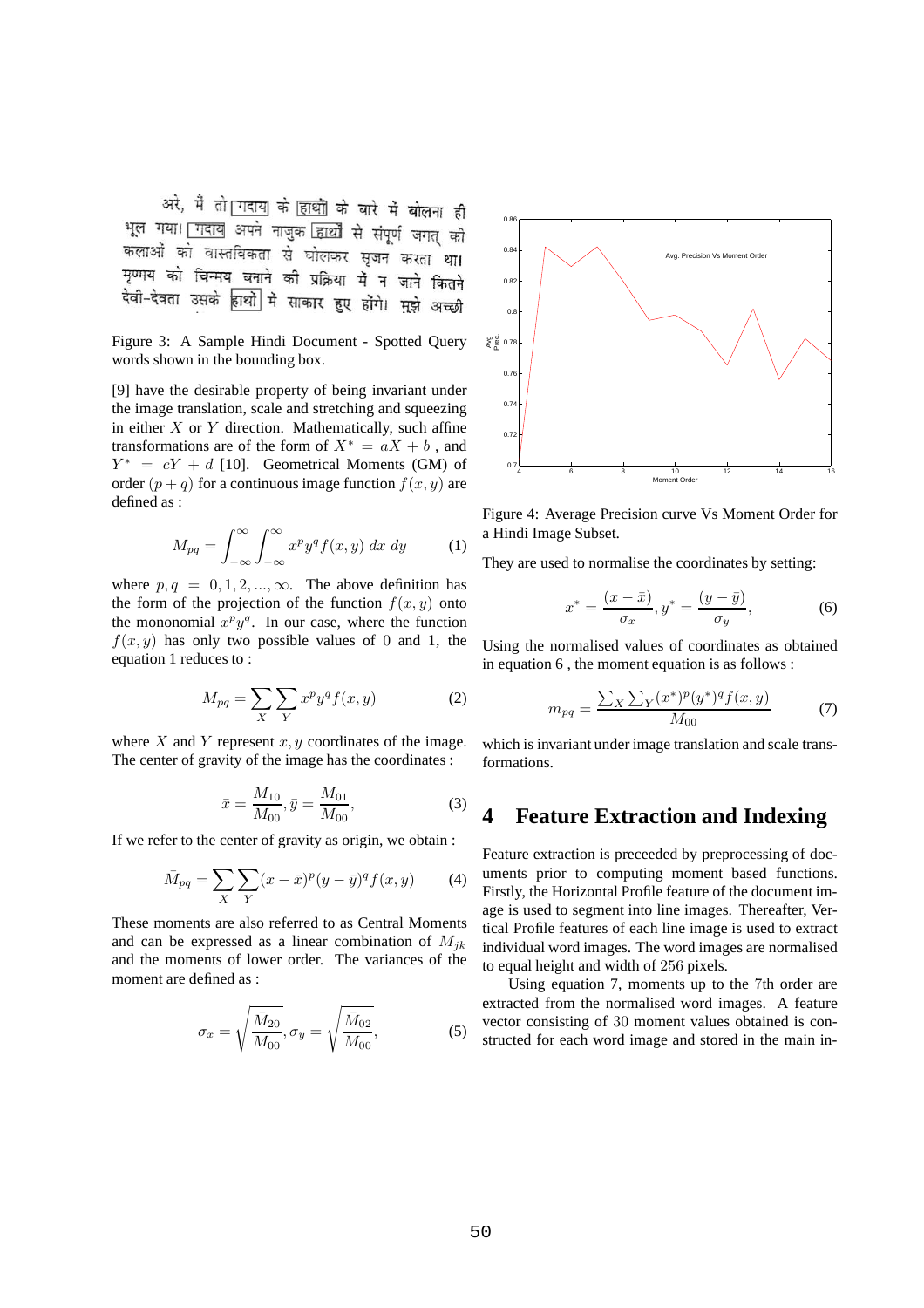dex. Experiments were conducted to determine the number of orders up to which moments should be computed. As shown in Figure 4, average precision increases with the rise in moment orders ( up to a threshold of 7 orders ), after which the precision rate falls. This can be attributed to the nature of higher order Geometrical Moments which are prone to adding noise in the feature set and thereby reduce the overall precision after a certain threshold. After the index has been constructed using the moment features, we create a template which keeps the mapping between a word image and its corresponding text. This template is used to generate a query word image corresponding to the query text input by the user. A similar feature extraction mechanism is performed on the query word image to obtain a query feature vector which is used to find the similarity between the query word image and all other word images present in the corpus.

# **5 Similarity Matching and Relevance Feedback**

#### **5.1 Cosine Similarity**

A standard Vector Space Model is used represent the query word and all the candidate words. The index is maintained in the form of a word-feature matrix, where each word image  $\vec{w}$  occupies one row of the matrix and all columns in a single row correspond to the moment values computed for the given word image.

When the user enters any query word, a lookup operation is performed in the stored template to obtain the corresponding normalised word image for the input text. Feature extraction is performed on the word image to construct the query feature vector  $q'$ . A cosine similarity score is computed for this query feature vector and all the rows of the word-feature matrix. The cosine similarity is calculated as follows:

$$
SIM(q, w) = \frac{\vec{q} \cdot \vec{w}}{|\vec{q}| * |\vec{w}|}
$$
(8)

All the words of the document corpus are then ranked according to the cosine similarity score. The top choice returned by the ranking mechanism represents the word image which is most similar to the input query word.

#### **5.2 Relevance Feedback**

Since the word images present in the document corpus may be of poor print quality and may contain noise, the moment features computed may not be effective in ranking relevant word images higher in the obtained result. Also the presence of higher order moments may lead to inconsistency in the overall ranking of word images. To overcome this limitation, we have implemented a Rocchio's formula based manual Relevance Feedback mechanism. This mechanism re-formulates the query feature vector by adjusting the values of the individual moment orders present in the query vector. The relevance feedback mechanism assumes a user input after the presentation of the initial results. A user enters either a 1 denoting a result to be relevant or 0 denoting a result to be irrelevant. The new query vector is computed as follows:

$$
q_{new} = \gamma.q_{old} + \frac{\alpha}{|R|} \cdot \sum_{i=1}^{i=R} d_i - \frac{\beta}{|NR|} \cdot \sum_{j=1}^{j=NR} d_j \quad (9)
$$

where  $\alpha$ ,  $\beta$  and  $\gamma$  are term re-weighting constants. R denotes a relevant result set and NR denotes a non-relevant result set. For this experiment, we chose  $\alpha = 1$ ,  $\beta = 0.75$ and  $\gamma = 0.25$ .

#### **6 Experiments and Results**

The moment based features seem more robust in handling different image transformations compared to commonly used feature sets for word spotting such as GSC features [1] and Gabor filter based features [2]. This can be obseerved in Figure 5. The first row of the image corresponds to different types of transformations applied to normal English handwritten word images ((a)) such as changing the image scale as in (b) or (c). The second row corresponds to linear ((f)) and scale transformation ((e)), when applied to the normal machine printed Hindi word image ((d)). Even after undergoing such transformations, the cosine similarity score between the moment features extracted from all image pairs is still close to 1, which reflects the strength of invariance of moment based features with respect to image transformations. Table 1 shows the cosine similarity score between all pairs of English word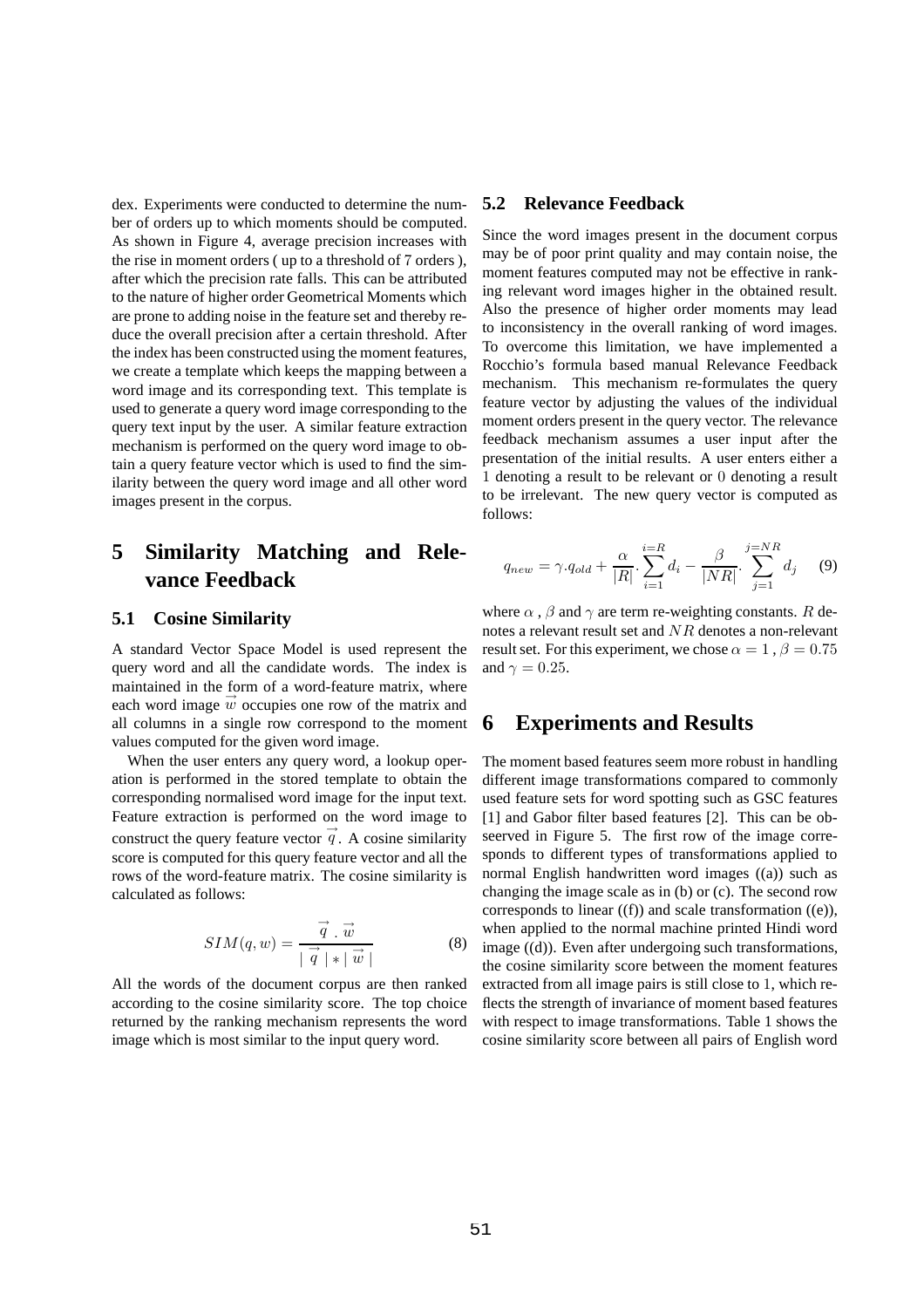

Figure 5: Various forms of Image Transformations. (a) & (d) Sample Word Image . (b),  $(c)$  & (e) Scale Transformation Examples (f) Linear Transformation Example .

Table 1: Cosine Similarity Score for English Transformed Word Image Pairs.

| Word Image Pair   | (a)    | $\mathbf{b}$ | (c)    |
|-------------------|--------|--------------|--------|
| a)                |        | 0.9867       | 0.9932 |
| b)                | 0.9867 |              | 0.9467 |
| $\left( 0\right)$ | 0.9932 | 0.9467       |        |

images. Table 2 shows the similarity score between all pairs of hindi word images.

The data set for evaluating our methodology consists of documents in three scripts, namely English, Hindi and Sanskrit. For English, we used publicly available IAMdb [13] handwritten word images and word images extracted from George Washington's publicly available historical manuscripts [14]. The dataset for English consists of 707 word images. For Hindi, 763 word images were extracted from publicly available Million Book Project documents [12]. For Sanskrit, 693 word images were extracted from 5 Sanskrit documents downloaded from the URL: http://sanskrit.gde.to/ . For public testing and evaluation, we have also made our dataset available at the location: http://cubs.buffalo.edu/ilt/dataset/.

For evaluating the system performance, we use the commonly used Average Precision Metric. Precision for

Table 2: Cosine Similarity Score for Hindi Transformed Word Image Pairs.

| Word Image Pair | (d)    | (e)    |        |
|-----------------|--------|--------|--------|
| (ď              |        | 0.9662 | 0.9312 |
| (e)             | 0.9662 |        | 0.9184 |
|                 | 0.9312 | 0.9184 |        |



Figure 6: Average Precision curve for English Word Spotting.



Figure 7: Average Precision curve for Hindi Word Spotting.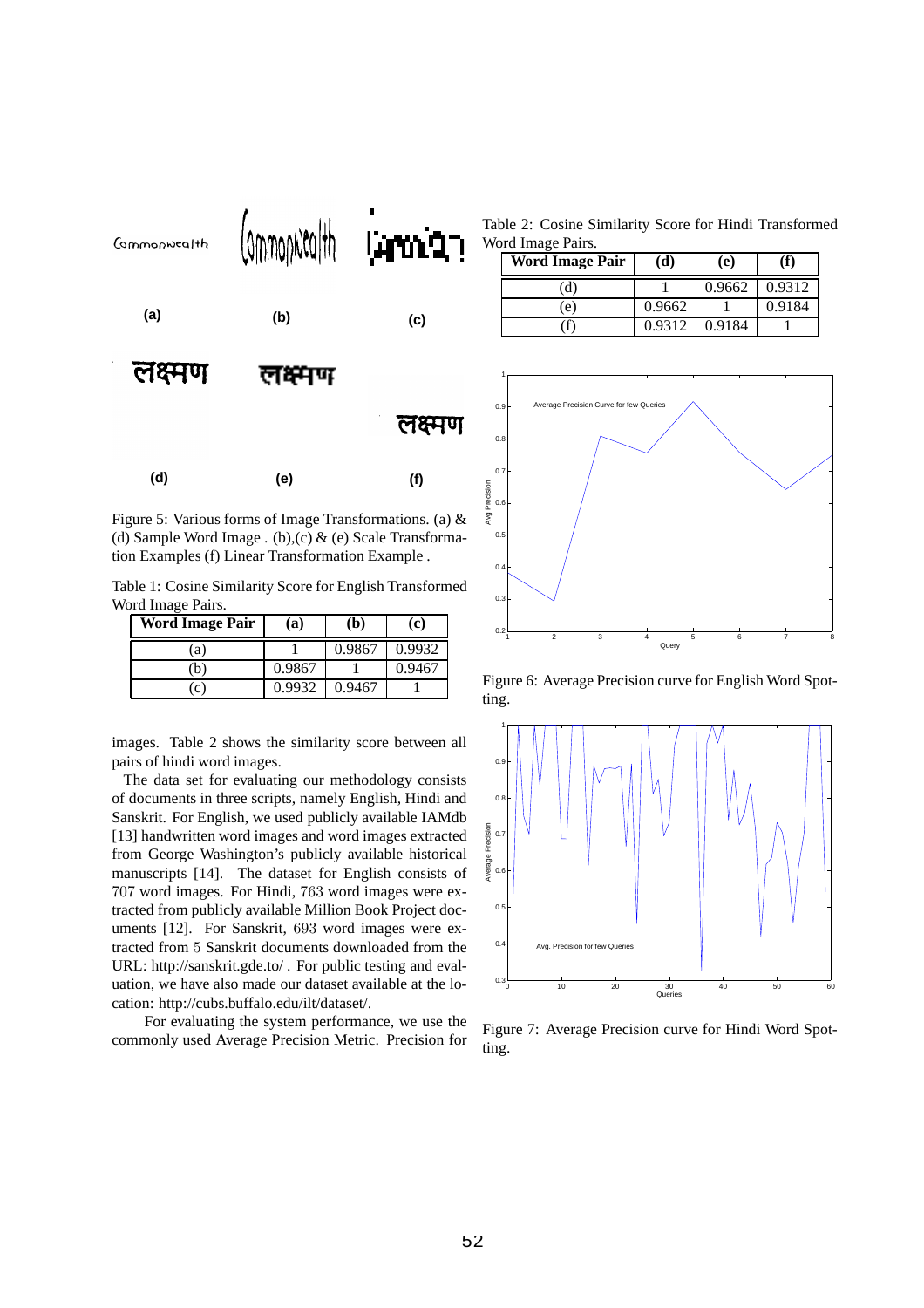

Figure 8: Average Precision curve for Sanskrit Word Spotting.

each query image was calculated at every recall level, and then averaged over to give an Average Precision per query. Figure 6 shows the average precision values for some query words in English. Figure 7 shows the average precision values for query words in Hindi. Figure 8 shows the average precision values for query words in Sanskrit.

The experimental results for all three scripts are summarised in Table 3. The Average Precision rates as shown in the table have been averaged over 30 queries in English, 75 queries in Hindi and 100 queries in Sanskrit. As shown here, the system works better for machine printed text (71.18 and 87.88) as compared to handwritten (67.0). The best performance is seen with Sanskrit script (87.88), which has a variable length words allowing it to be more discriminative in its feature analysis as compared to other two scripts. Table 4 compares the performance of GSC based word spotting as reported in [1] against our methodology. At 50% recall level, Moment based features perform better than GSC based features for both handwritten English and machine printed Sanskrit documents.

We also evaluate the performance of Gabor Feature based word spotting method [2] on our dataset. Features are extracted using an array of Gabor filters having a scale from 4 pixels to 6 pixels and 8 orientations. Table 5 summarizes the performance of Gabor features based method as opposed to our Moment based system. As shown , Mo-

Table 3: Average Precision rate for word spotting in all 3 Scripts .

| <b>Script</b> | <b>Before RF</b> | <b>After RF</b> |
|---------------|------------------|-----------------|
| English       | 66.30            | 69.20           |
| Hindi         | 71.18            | 74.34           |
| Sanskrit      | 87.88            | 92.33           |

Table 4: Comparison of GSC and Moments based features at 50% recall level.

| <b>Script</b> | GSC  | Moments |
|---------------|------|---------|
| English       | 60.0 | 71.6    |
| Sanskrit      | 90.0 | OЛ      |

ment based features outperform Gabor based features in terms of average precision rates obtained for all 3 scripts used in the experiment.

# **7 Summary and Conclusion**

In this paper, we have proposed a framework for script independent word spotting in document images. We have shown the effectiveness of using statistical Moment based features as opposed to some of the structural and profile based features which may constrain the approach to few scripts. Another advantage of using moment based features is that they are image scale and translation invariant which makes them suitable for font independent feature analysis. In order to deal with the noise sensitivity of the higher order moments, we use a manual relevance feedback to improve the ranking of the relevant word images. We are currently working on extending our methodology to larger data sets and incorporating more scripts in future experiments.

Table 5: Comparison of Gabor filter based and Moments Features.

| <b>Script</b> | Gabor | <b>Moments</b> |
|---------------|-------|----------------|
| English       | 56.15 | 66.30          |
| Hindi         | 67.25 | 71.18          |
| Sanskrit      | 79.10 | 87.88          |